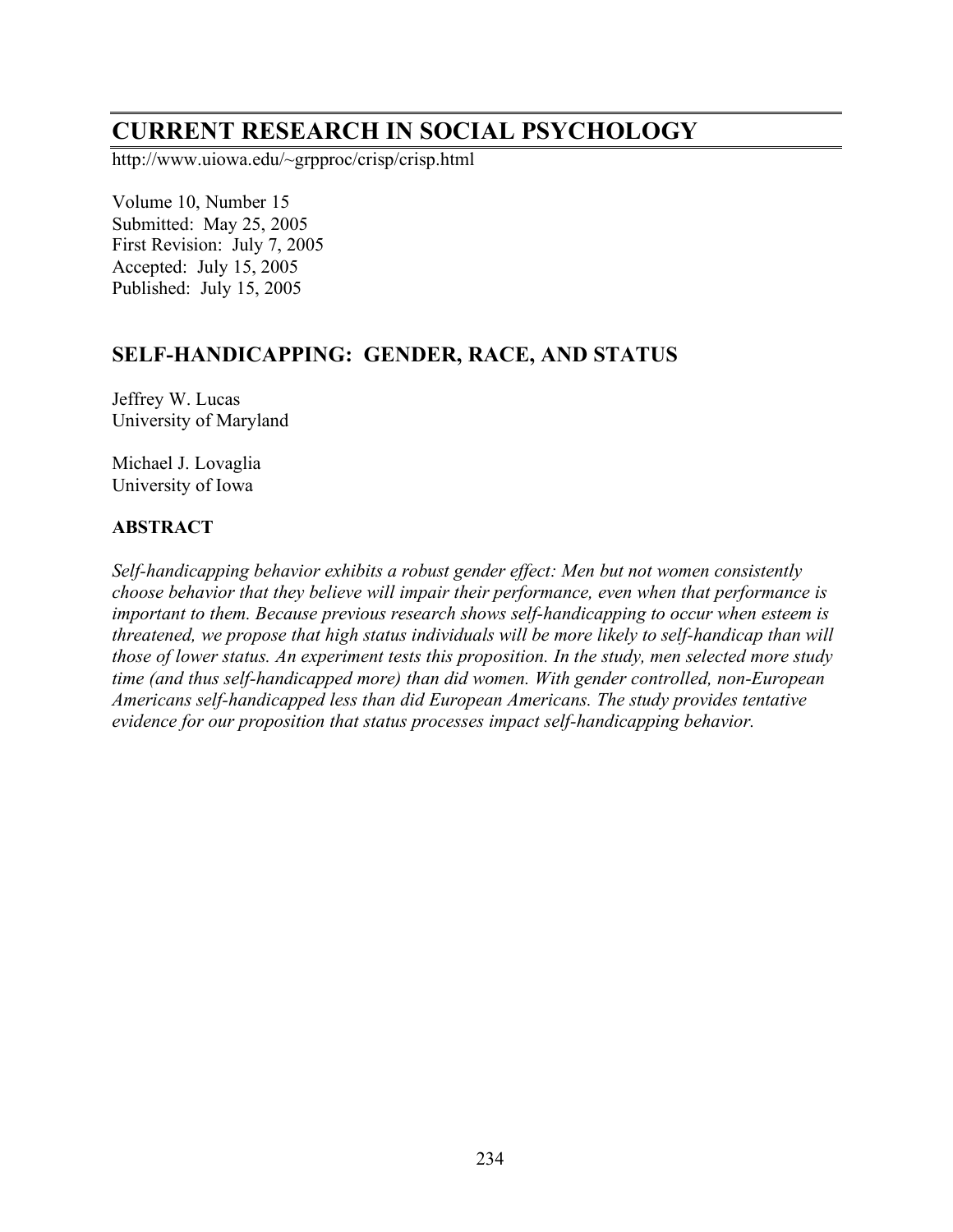## **INTRODUCTION**

Individuals *self-handicap* when they select an alternative that they expect will impair a future performance (Berglas and Jones 1978). For example, a student concerned about his performance on an important test may decide to go out partying the night before rather than stay home to prepare for the test or get a good night's sleep. Curiously, self-handicapping appears unrelated to a person's motivation to achieve (Rhodewalt 1990). A student for whom a strong performance on the SAT is very important might be just as likely to decide to go partying the night before as one for whom the test matters little. Self-handicapping is an important area of study because it is surprisingly common and undermines performance that handicappers themselves deem important (Zuckerman, Kieffer and Knee 1998). Self-handicappers, however, are primarily male (Berglas and Jones 1978).

Self-handicapping exhibits one of the more robust gender effects in social psychological research, so much so that women who witness self-handicapping behavior are consistently critical of it, attributing it to lack of motivation or suspect motives (Hirt, McCrea and Boris 2003). We have noticed that male students in our classes often relate to a description of selfhandicapping as something they themselves might do, while our female students just as often find the idea inexplicable. Why would someone who wants to perform well choose to do something that would hamper his performance?

Theories attempting to explain self-handicapping have struggled to account for the gender effect. Berglas and Jones (1978) proposed that self-handicapping shores up a person's wavering belief in his own abilities. A person who responds to a difficult challenge by self-handicapping can more easily attribute failure externally, to the handicapping behavior, but also can more easily attribute success internally, to personal ability capable of overcoming the handicap. Self-esteem is protected when failure is blamed on the handicap. Moreover, success enhances self-esteem because it was achieved despite the handicap. Kolditz and Arkin (1982) proposed that the esteem of others was also at stake because they found more self-handicapping when performance outcomes were public rather than private. Self-handicapping, then, could be explained as an attempt to reduce a threat to esteem (Arkin and Baumgardner 1985). Women, however, also have concerns about their abilities. Why do men consistently self-handicap but not women?

We propose that a person's social status plays a role in the decision to self-handicap. We define status as a person's rank in a social hierarchy based on the esteem accorded that person by self and others. If self-handicapping serves to reduce a threat to esteem, and if those with high status have more esteem to protect than do those with low status, then high status individuals would be more likely to self-handicap. And because men have generally been accorded higher status than women in our society, men would have more incentive to self-handicap than would women. The following section briefly describes research that established self-handicapping as a surprisingly common though perplexing phenomenon. We then use status characteristics theory to develop a general explanation for it. Our explanation implies that, in addition to women, minority group members will be less likely to self-handicap than majority group members.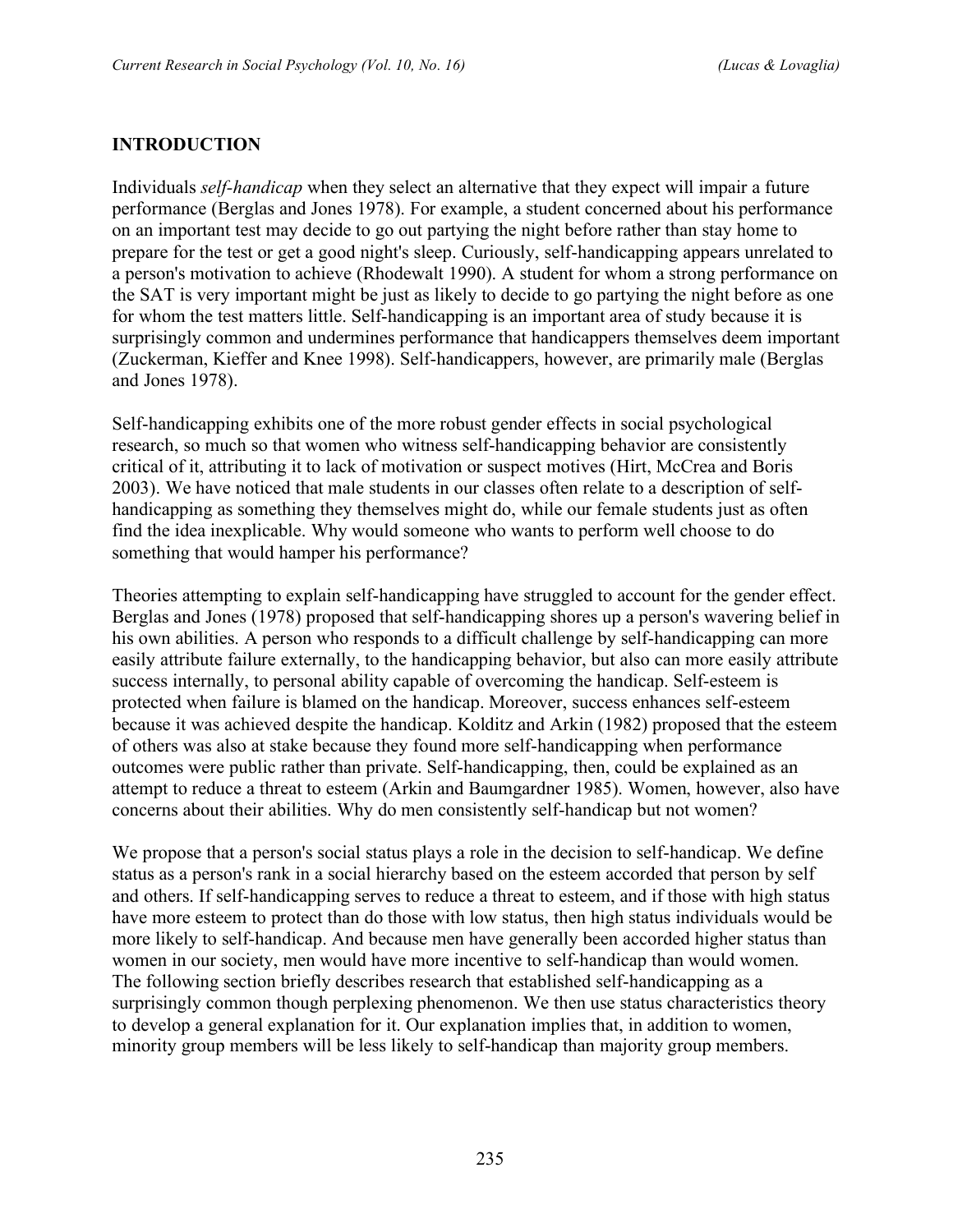## **SELF-HANDICAPPING TO PROTECT ESTEEM**

Berglas and Jones (1978) studied self-handicapping as a problem related to such self-destructive behaviors as drug and alcohol abuse that they felt could stem from a person's basic uncertainty about personal competence. They proposed that individuals most likely to self-handicap would be those who had been amply rewarded in life but who were also deeply uncertain about what they had be rewarded for. That is, self-handicappers do not perceive that their rewards have been contingent on the quality of their performance.

Berglas and Jones (1978) conducted an experiment in which participants were told that they were testing the effect of different drugs on intellectual performance. Participants were given a preliminary test containing "challenging" intellectual puzzles to prepare them for the main test to come. In a contingent success condition, participants were given puzzles that they could solve easily. In a non-contingent success condition, participants were given insoluble puzzles. Then all participants were given feedback showing that that they did very well on the preliminary test. Next, participants chose to take one of two drugs, either Activil purported to enhance performance or Pandocrin purported to inhibit performance on the main test.

Participants who received high marks for solving insoluble problems experienced non-contingent success, while those who solved easy problems experienced contingent success. Berglas and Jones predicted that participants who had experienced non-contingent success would choose the performance-hampering drug, Pandocrin, more often that would participants who experienced contingent success. Results supported that prediction but only for male participants. A substantial majority, 70%, of male participants in the non-contingent condition chose Pandocrin, a drug they believed would *impair* their performance. Only 13% of male participants in the contingent condition did so. Non-contingent success had no significant effect, however, on the drug choice of female participants, 40% of whom chose Pandocrin in the non-contingent condition compared to 26% in the contingent condition.

The basic results, that a surprising number of people self-handicap and that men are more likely to self-handicap than women, have been replicated in a variety of settings with various controls. Shepperd and Arkin (1989) informed college students that they would be taking a test that was a predictor of college success, and then gave them the option of listening to music that would facilitate their performance on the test or hamper it. In the study, *most* students self-handicapped by selecting the performance hampering music. Male normal drinkers were found to drink more alcohol in preparation for a non-contingent success task than for a contingent success task (Tucker, Vuchinich and Sobell 1981). In a study of heavy drinkers, Higgins and Harris (1988) found similar results. Kolditz and Arkin (1982) replicated the original Berglas and Jones (1978) study and found that not only would most male participants take a performance impairing drug in a non-contingent success condition but on average quite a high dose of it. In addition, Kolditz and Arkin established that self-handicapping was more likely among men when they expected the outcome of a performance to be public.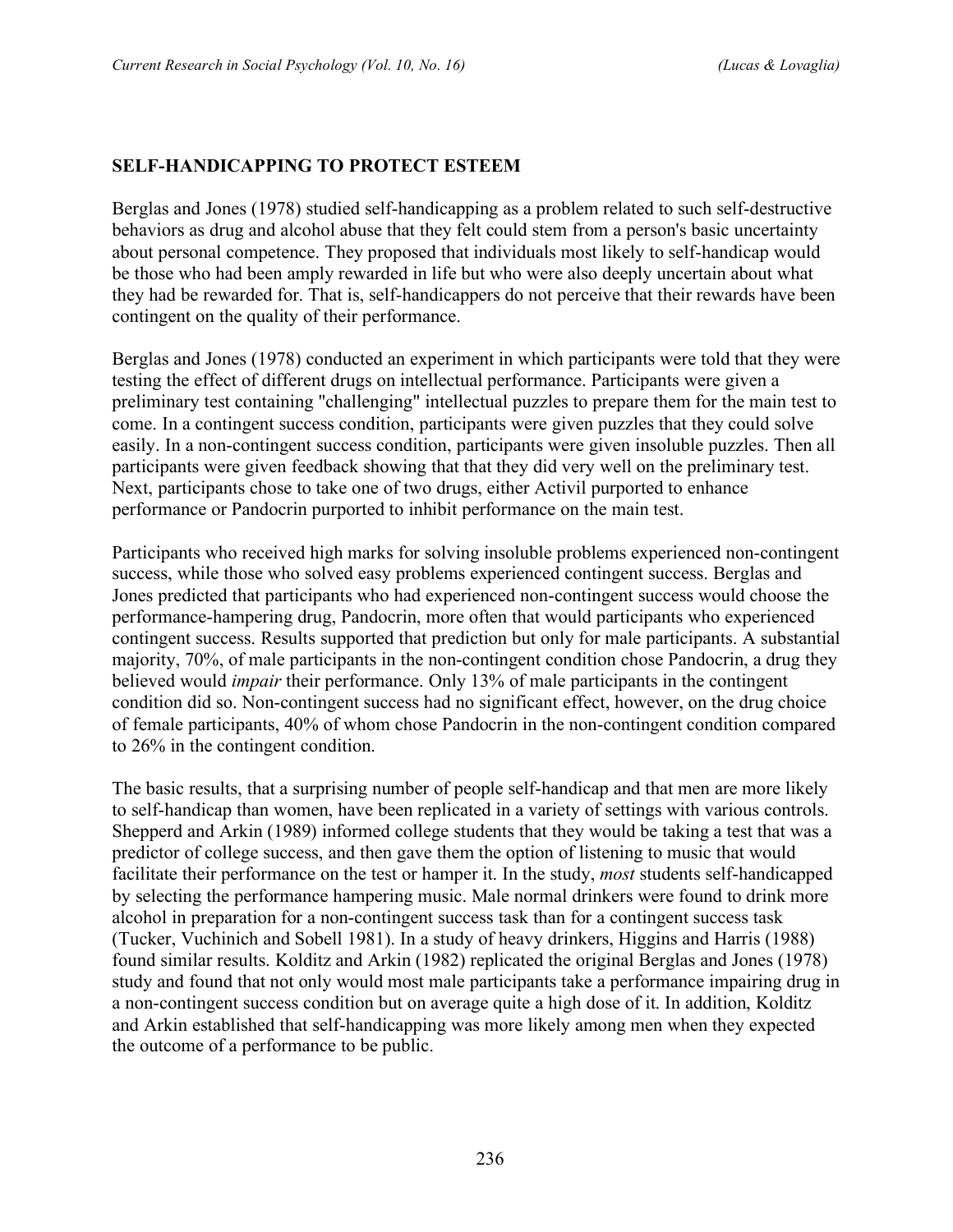The public nature of self-handicapping was supported by a study showing that participants primed to focus on their "intrinsic self" self-handicapped less than did participants focused on the potential evaluations of others (Arndt, Schimel, Greenberg and Pyszczynski 2002). Selfhandicapping, however, may shore up self-perceptions as well. McCrea and Hirt (2001) found that high self-handicapping men maintained high levels of self-esteem with respect to a specific ability despite poor performance. Thus the assumption is supported that people self-handicap in response to a threat to esteem, whether self-esteem or the esteem in which a person is held by others.

## **Gender Differences in Self-Handicapping**

Various studies have found that men self-handicap more often and more consistently than do women and in a variety of contexts, from academic settings to sports to tests of social competence (See Berglas and Jones 1978; Harris and Snyder 1986; Hirt, McCrea and Kimble 2000; Midgley and Urdan 1995; Rhodewalt and Davison 1986: Rhodewalt and Hill 1995: Snyder, Smith, Augelli and Ingram 1985; Shepperd and Arkin 1989; Urdan, Midgley, and Anderman 1998). A study of grade school children found that by the sixth grade, boys were selfhandicapping more than girls (Kimble, Kimble and Croy 1998). A survey of eighth graders found that boys reported more often using self-handicapping strategies than did girls (Midgely and Urdan 1995). In an attempt to explain the gender effect, Dietrich (1995) proposed that women would self-handicap more than men if a performance was indicative of social competence rather than academic competence. Contrary to her prediction, she found that men self-handicapped more than women prior to both academic and social performances. (1)

#### *The Problem of Motivation*

One puzzling aspect of self-handicapping is that motivation to succeed does not reduce selfhandicapping (Rhodewalt 1990) and in some contexts may increase it. Shepperd and Arkin (1989) found that students chose music that they thought would impair their performance more often when the test was more important, but only when no pre-existing excuse for poor performance was readily available. With an alternative excuse available, students selfhandicapped about the same for important and unimportant tests.

The amount of practice time that participants choose before taking a test is a commonly used indicator of self-handicapping, choosing more practice time indicates less self-handicapping. In one such study, men more concerned with the prospect of failure on a test chose less study time than did men less concerned with the prospect of failure (Hirt, McCrea and Kimble 2000). To test for self-handicapping in a non-academic setting, Stone (2002) gave participants the option of choosing the amount of practice time they wanted before an athletic contest. He found that participants who were motivated and engaged in the contest self-handicapped at least as much as those who were unmotivated and disengaged.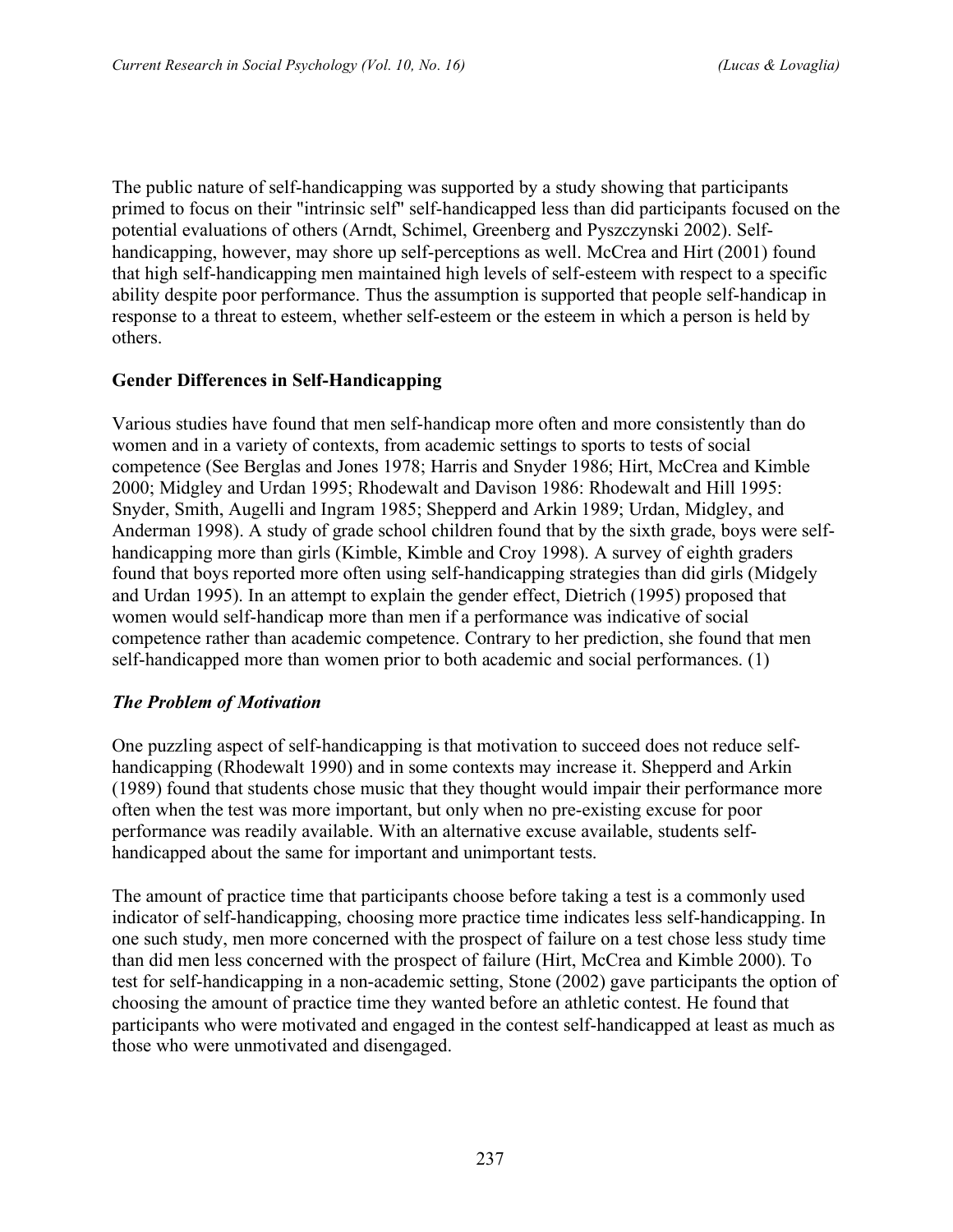To summarize the results of self-handicapping research that suggest a role for status processes in self-handicapping: (1) self-handicapping is more likely when people are faced with a threat to esteem; (2) self-handicapping is more pronounced when the results of a performance will be publicly known; (3) men self-handicap more often than do women; (4) self-handicapping occurs more often when a performance is important to the self-handicapper and high motivation to succeed does not reduce self-handicapping; (5) self-handicapping is more likely when people are amply rewarded but uncertain about what they could have done to produce those rewards.

## **SELF-HANDICAPPING TO PROTECT HIGH STATUS**

*Status characteristics theory* (Berger, Cohen, and Zelditch 1966, 1972; Berger, Fisek, Norman, and Zelditch 1977) relates characteristics of an individual such as gender and race to that person's rank in a status hierarchy based on the esteem in which the person is held by self and others. The theory proposes that members of a group form expectations about each other's competence to contribute to group goals based on their status characteristics. Individuals expected to contribute more are more highly valued by the group, held in higher esteem (Podolny, 1993, Thye, 2000).

Status characteristics theory may explain gender differences in self-handicapping because performances have status implications. It may be that high-status individuals have more at stake from a performance than do low-status individuals. If a high-status individual fails when working on an important task, then her or his high-status position may be challenged, unless the failure is attributed to something other than personal competence. Gender is a status characteristic in many societies, with men more highly valued and esteemed than women (Pugh and Wahrman 1983). Thus men may self-handicap more than women to protect expectations for personal competence.

The theory operates within the scope of groups working on a valued and collective task (Berger, Fisek and Norman 1989). A status characteristic is any feature of an individual around which expectations and beliefs come to be organized (Berger, Fisek and Norman 1989). One category of a status characteristic is considered to be more desirable and highly esteemed than another. A status characteristic is *diffuse* if it carries with it expectations for competence in a wide variety of situations. Gender, race, and education are examples of diffuse characteristics. A characteristic is *specific* if it carries expectations for competence in a narrow range of situations, such as a math SAT score. Both diffuse and specific status characteristics contribute to determining group members' relative status--whether or not the characteristic is directly relevant to the task--by altering expectations for competence that members hold for one another (Berger, Norman, Balkwell and Smith 1992).

According to the theory, those individuals expected to make competent contributions to group goals are treated in ways that reinforce expectations for their competence and indicate the esteem in which they are held. High-status group members (1) are given more opportunities to perform in the group, (2) perform more, (3) have their performances evaluated more highly, and (4) have more influence over group decisions (Berger, Fisek, Norman and Zelditch 1977).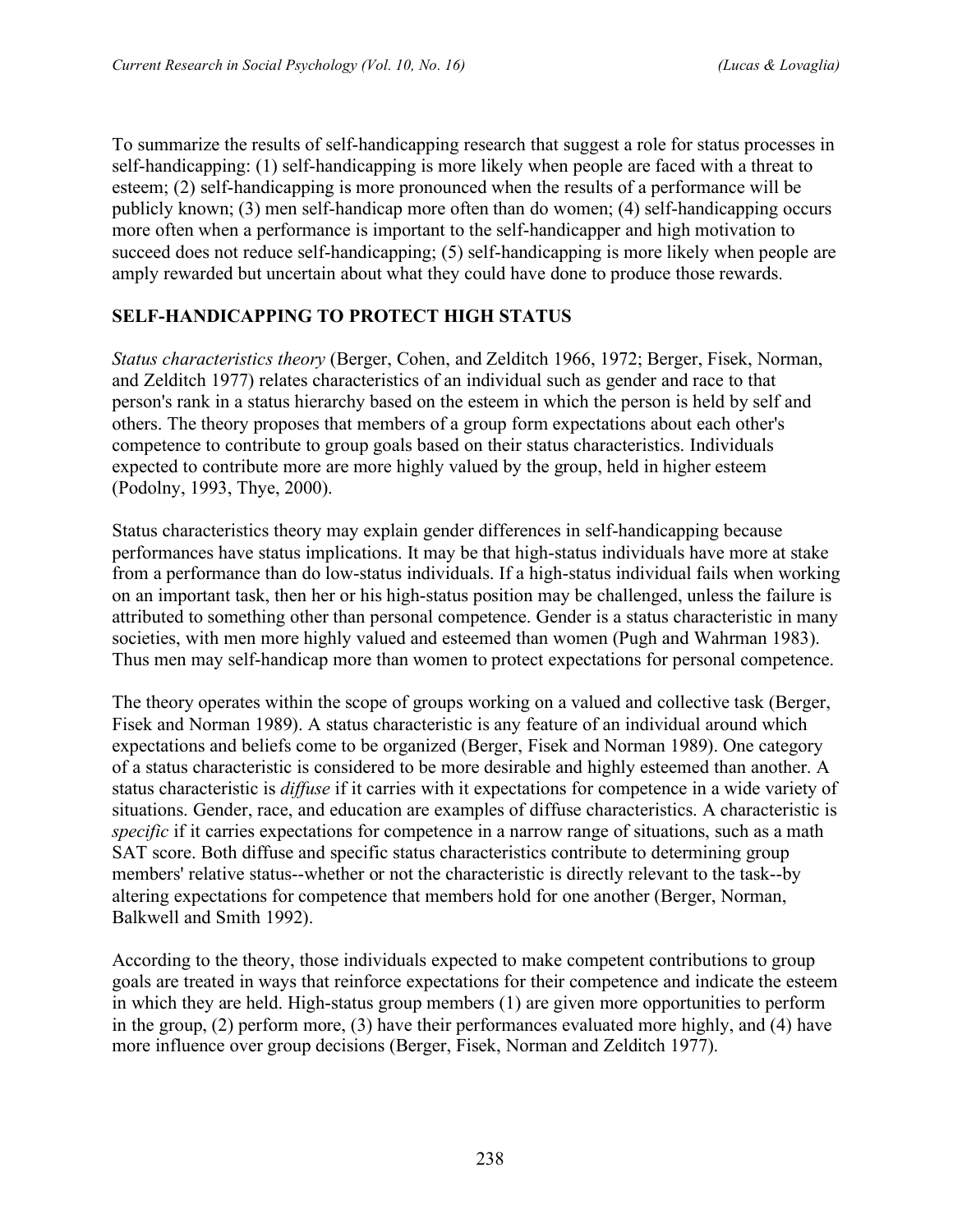Interactions among group members create a stable status hierarchy because expectations for competence are self-fulfilling. The esteem accorded those with high status derives from expectations that they will make competent contributions. Those expectations, in turn, can be reinforced or undermined by the performances made and evaluations of those performances. In some cases, prior performances become status characteristics, SAT scores for example. Because those with high status can perform more and are evaluated more highly for their performances, competence expectations are self-fulfilling. High-status individuals get more credit than they deserve when the group succeeds and less blame when it fails than do those with low status.

Thus we propose that high-status individuals regularly experience non-contingent success. They are amply rewarded in life but may often wonder what they have done to deserve it and worry that the rewards may end. High status, then, results in non-contingent success that has been found conducive to self-handicapping.

#### **Gender as a Diffuse Status Characteristic**

Gender is a diffuse characteristic because it carries expectations for performance in a wide range of situations. In the United States, men are expected to perform better than women on many important tasks. Tests of status characteristics theory indicate that men are more highly valued than women in a variety of contexts (Berger, Rosenholtz, and Zelditch 1980; Carli 1991; Pugh and Wahrman 1983; Ridgeway and Diekema 1989). Research shows that men have more influence than women on tasks that would appear to be gender-neutral, that men tend to receive higher evaluations for their performances than do women, and that it is illegitimate for women to occupy positions of high status (Eagley Makhijani, and Klonsky 1992; Fennell et al. 1978; Lucas 2003). Thus, men enjoy generally higher status than women, perhaps explaining the propensity for men to self-handicap.

#### **Race/Ethnicity as a Diffuse Status Characteristic and Self-Handicapping**

The status explanation also implies that status differences in characteristics other than gender will produce a similar self-handicapping effect, those with high status self-handicapping more than those with low status. Race is a diffuse status characteristic with European Americans valued more highly than members of other racial (and ethnic) groups in the United States (Webster and Driskell 1978). The analysis of self-handicapping using status characteristics theory suggests that African Americans and other minority groups would self-handicap less than would European Americans. Stone (2002) found that Hispanic participants self-handicapped less than did European-American participants in a sports contest. It is uncertain, however, whether that result was due to ethnicity, because stereotype threat was primed for European-American participants by framing the contest as one of "natural athletic ability." Thus, investigating possible differences in self-handicapping by race or ethnicity represents a cogent first test of the proposition that individuals with high status will self-handicap more than will those with low status.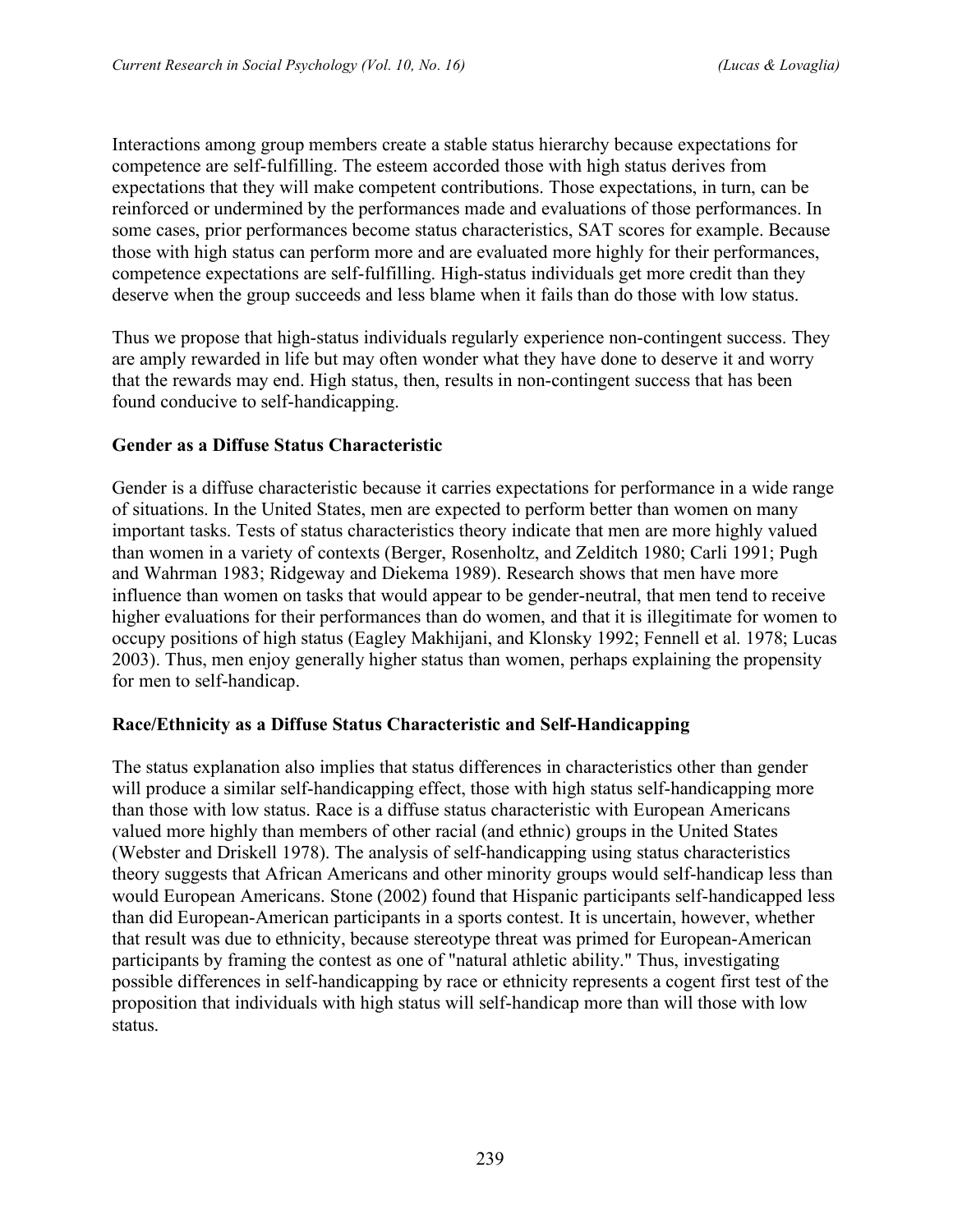#### **RESEARCH DESIGN AND PROCEDURE**

We designed a study to investigate the relationship between race as a status characteristic and self-handicapping. We predicted that, if status has an effect on self-handicapping, then European-American participants will self-handicap more than will African Americans, Asian Americans or Hispanic Americans. Students completed a standard ability test expecting that their performance on it would be made known in a subsequent group discussion. Prior to taking the test, students could select the amount of study time they wanted to use. Students who select less study time self-handicap more than do those who select more study time. The amount of study time selected by European-American students could then be compared to the amount selected by students of other races or ethnicities.

Participants in the study were undergraduate students at a large Midwestern university who were told that they would complete a standard ability test, and then work as part of a "focus group" with a partner to discuss issues related to the test. Before taking the test, participants were told that study time was a factor that influences test scores and that increased study time improves performance. They were then asked to select how much time they wanted to study for the test, between 5 and 20 minutes. Instructions made clear that their partner would know both the amount of study time they selected and their score on the test.

After selecting the amount of study time, participants studied problems from the Standard Raven Progressive Matrices test. They then took the Advanced Raven Progressive Matrices, a standard mental ability test for individuals in the top 25% of the population in IQ. (2) Either the Standard Progressive Matrices test or the Advanced test may be used with university students. The Advanced Progressive Matrices avoids ceiling effects. (Some students get a perfect score on the Standard Progressive Matrices.) The Raven is considered one of the least biased and most accurate tests of general intelligence (Raven, Court, and Raven 1992; Jensen 1992). Each item on both the Standard and Advanced Raven Progressive Matrices consists of a large pattern of geometric shapes that is missing a piece. The test taker must determine what the missing piece should look like and identify it from several options in a multiple-choice format. The tests are similar except that items on the advanced test are more difficult. After studying, participants were given as much time as they needed to complete the Advanced Raven Progressive Matrices.

Our measure of self-handicapping was the amount of study time chosen by the participant, a standard measure of self-handicapping (Deppe and Harackiewicz 1996; Eronen, Nurmi, and Salmela 1998; Ferrari and Tice 2000; Urdan, Midgley, and Anderman 1998). Participants who selected a small amount of study time self-handicapped more than participants who selected a larger amount.

*Hypothesis*: Controlling for gender, European-American participants will select less study time (self-handicap more) than will African-American, Asian-American, or Hispanic-American participants.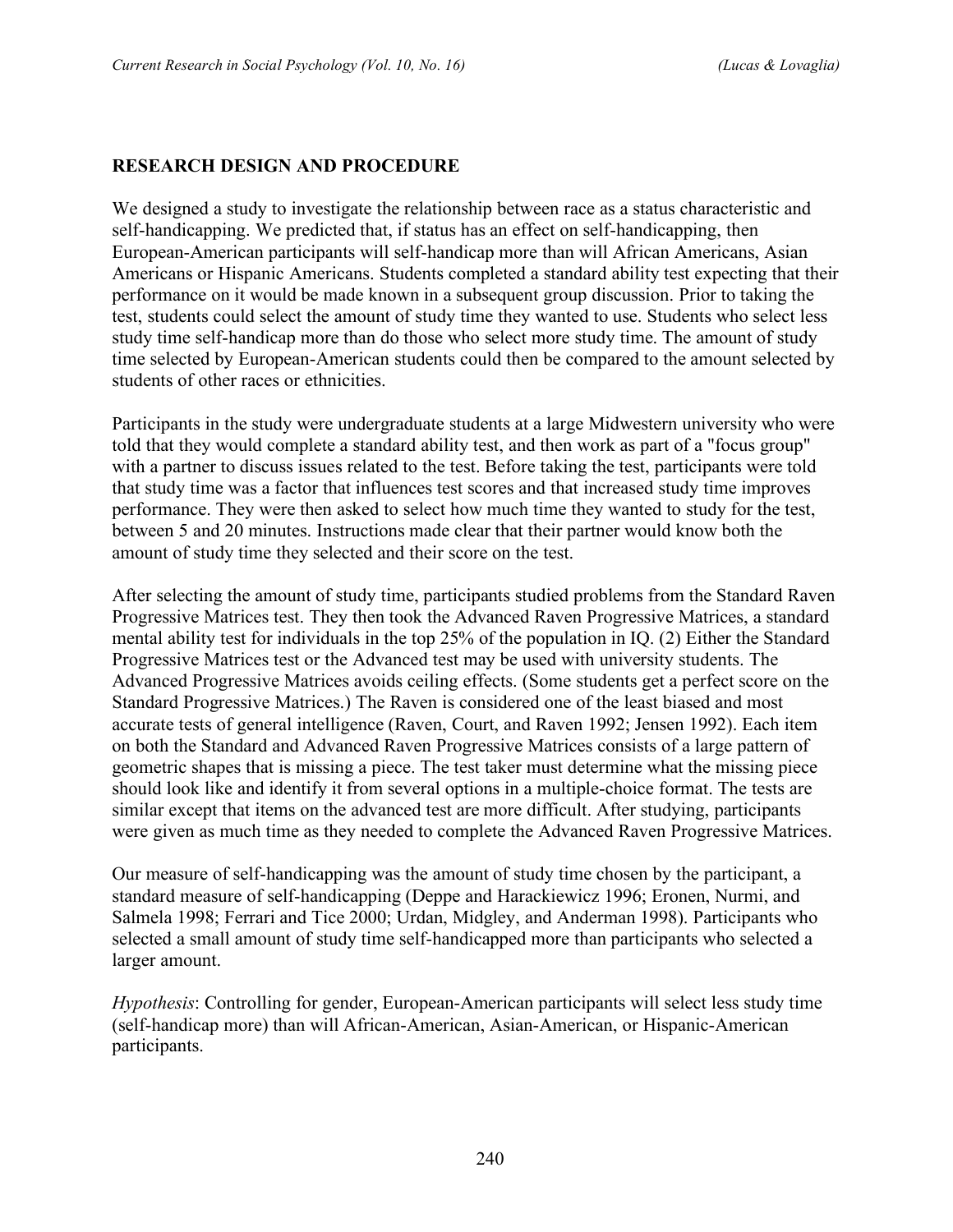# **RESULTS**

117 undergraduates participated. Experimental conditions contained unequal numbers of participants reflecting the size of different groups and the difficulty of recruiting minority participants. In all, Study 1 comprised 24 European-American men, 65 European-American women, 4 African-American men, 15 African-American women, 2 Asian-American men, 2 Hispanic-American men, 1 Hispanic-American woman, and 4 participants in other categories. Minority students are underrepresented at research universities. To increase the proportion of minority participants, we actively recruited in classes that contained a greater proportion of minority students with some success, but lack of resources prevented us from attempting to enroll comparable numbers of minority and non-minority students.

We predicted that European-American participants would self-handicap more than participants from other racial groups. Thus, we should expect lower levels of study time among European-American participants than among other participants. Because researchers have found selfhandicapping to vary by gender, we examined self-handicapping and race independently among men and women.

| Table 1. Mean Levels of Selected Study Time (Standard Deviations, N) and Results of t-test<br>by Gender and Race of Participants. |     |       |  |
|-----------------------------------------------------------------------------------------------------------------------------------|-----|-------|--|
|                                                                                                                                   | Men | Women |  |

|                       | Men            | Women           |
|-----------------------|----------------|-----------------|
| European-American     | 8.38(4.19, 24) | 10.28(4.53, 65) |
| Non-European American | .45(4.61,      | 14.29(5.49)     |

t-tests: European-American men versus Non-European-American men,  $t = 1.96$ , one-tailed  $p = .030$ . European-American women versus Non-European-American women:  $t = 3.11$ , one-tailed  $p = .002$ .

Table 1 shows that European-American men  $(n = 24)$  selected the lowest amount of study time, an average of  $8.38$  (S.D. = 4.19) minutes. Although numbers in specific racial and ethnic categories are small rendering results unreliable in each cell, study time chosen by non-European-American men was consistently higher than that by European-American men. (See Appendix A for mean levels of self-handicapping by gender and race/ethnicity.)

Because male participants in all non-European-American racial (and ethnic) categories, as predicted, selected higher amounts of study time than did European-American participants, we felt comfortable in aggregating our data for non-European-American participants. Non-European-American men (n = 11) selected an average of 11.45 (S.D. = 4.61) minutes. This difference is in the predicted direction and significant; European-American men selfhandicapped more than did non-European-American men.

Among women, self-handicapping was also greater for European-American participants than it was for African Americans and the Hispanic American. (No Asian-American women volunteered for the study.) The mean level of study time selected by European-American women was lower than the level selected by non-European-American women. This difference is in the predicted direction and significant; European-American women self-handicapped more than did non-European-American women.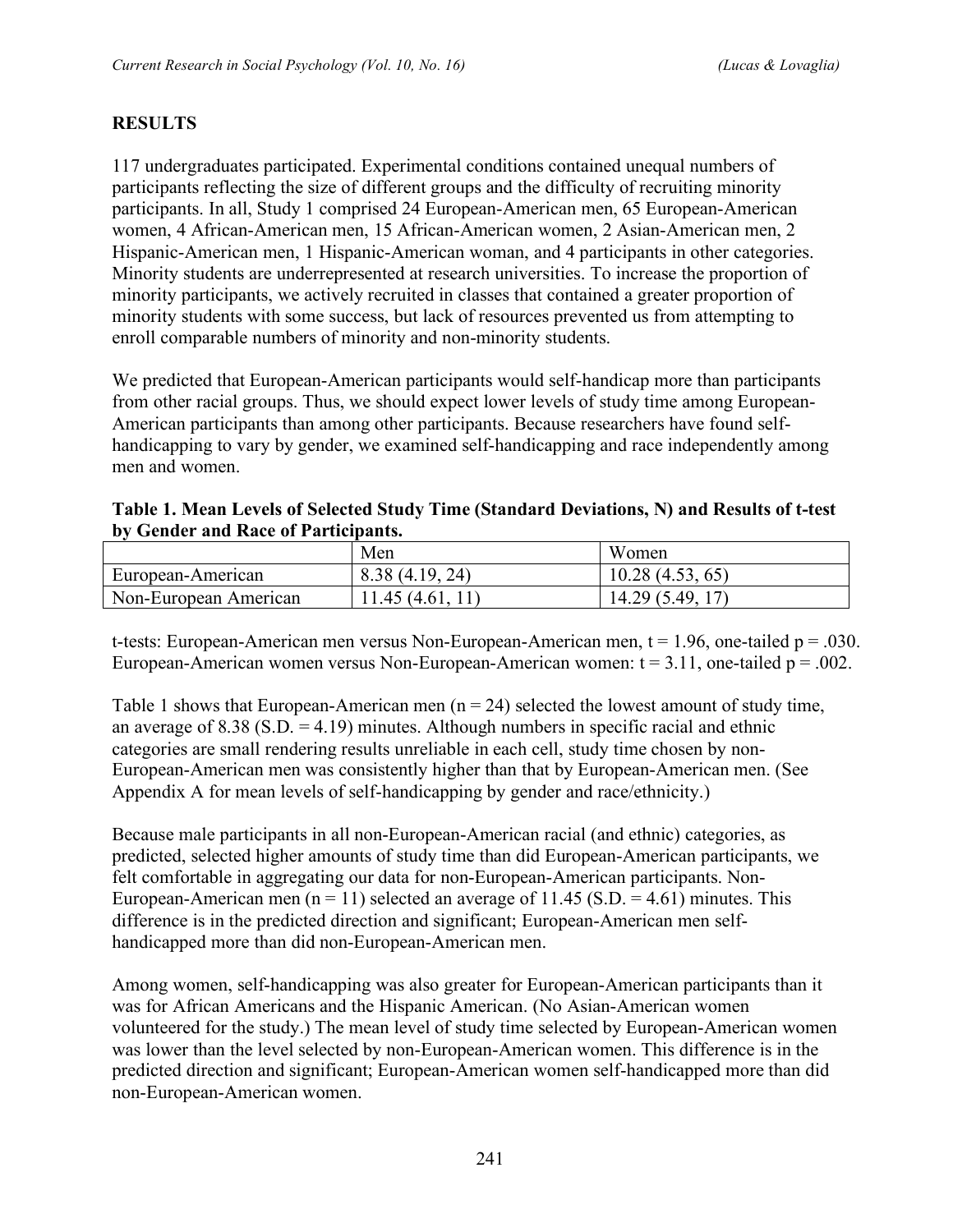| Variable           | В       | <b>SE</b> |                   |
|--------------------|---------|-----------|-------------------|
| (Constant)         | 13.85   | .67       | .000              |
| Male               | $-2.38$ | .06       | .013              |
| European-American  | $-3.58$ | .08       | .001              |
| Male X Euro-Amer.  | .25     | .53       | $.645$ (2-tailed) |
| Score on Raven     | .01     | 07        | $.876$ (2-tailed) |
| R squared $= .132$ |         |           |                   |

#### **Table 2. Regression Analysis of Gender and Race Effects on Selected Study Time (N = 117).**

The regression analysis in Table 2 confirms the bivariate results while controlling for participants' test scores. The coefficients for being male (-2.38) and for being European American (-3.58) are negative and significant, indicating that men and European Americans selected less study time (and self-handicapped more) than did others. The interaction between gender and race was not significant.

#### **Test Score**

Participants' scores on the Raven Advanced Progressive Matrices were consistent with those typical of university undergraduates. Overall mean score was 22.93 (S.D. = 6.02). Raven, Raven and Court (1998) provide normative data for the test. For  $18 - 22$  year olds in the United States, a score of 20 represents the fiftieth percentile, while a score of 30 represents the ninetieth percentile. Mean score of undergraduates at the University of Alabama-Birmingham was 20.14  $(S.D. = 5.92)$ , while at the University of California-Berkeley it was 27.98  $(S.D. = 4.40)$ .

#### **DISCUSSION**

Results from the study support the proposition that status affects self-handicapping. We investigated two diffuse status characteristics, race and gender. We found that European-American participants self-handicapped more than did others, similar to the way that men selfhandicap more than do women.

Although race and gender are status variables, factors other than status associated with race and gender may have produced the observed effects on self-handicapping. More motivated students, for example, might choose more study time than less motivated students. While we do not have data to show whether women or minority group members in the study were more motivated than were European-American men, data from a similar sample found that women university undergraduates were more motivated to succeed academically than were men, and that African-American and other disadvantaged minority students were as motivated to succeed as were European-Americans (Lovaglia, Thompkins, Lucas and Thye 2000). African-American students, however, have been found to report high motivation to succeed academically while also reporting spending *less* time studying than do European-American students (Ainsworth-Darnell and Downey, 1998), suggesting that motivation to succeed might not be the reason that African-American participants chose more study time than European Americans in the study.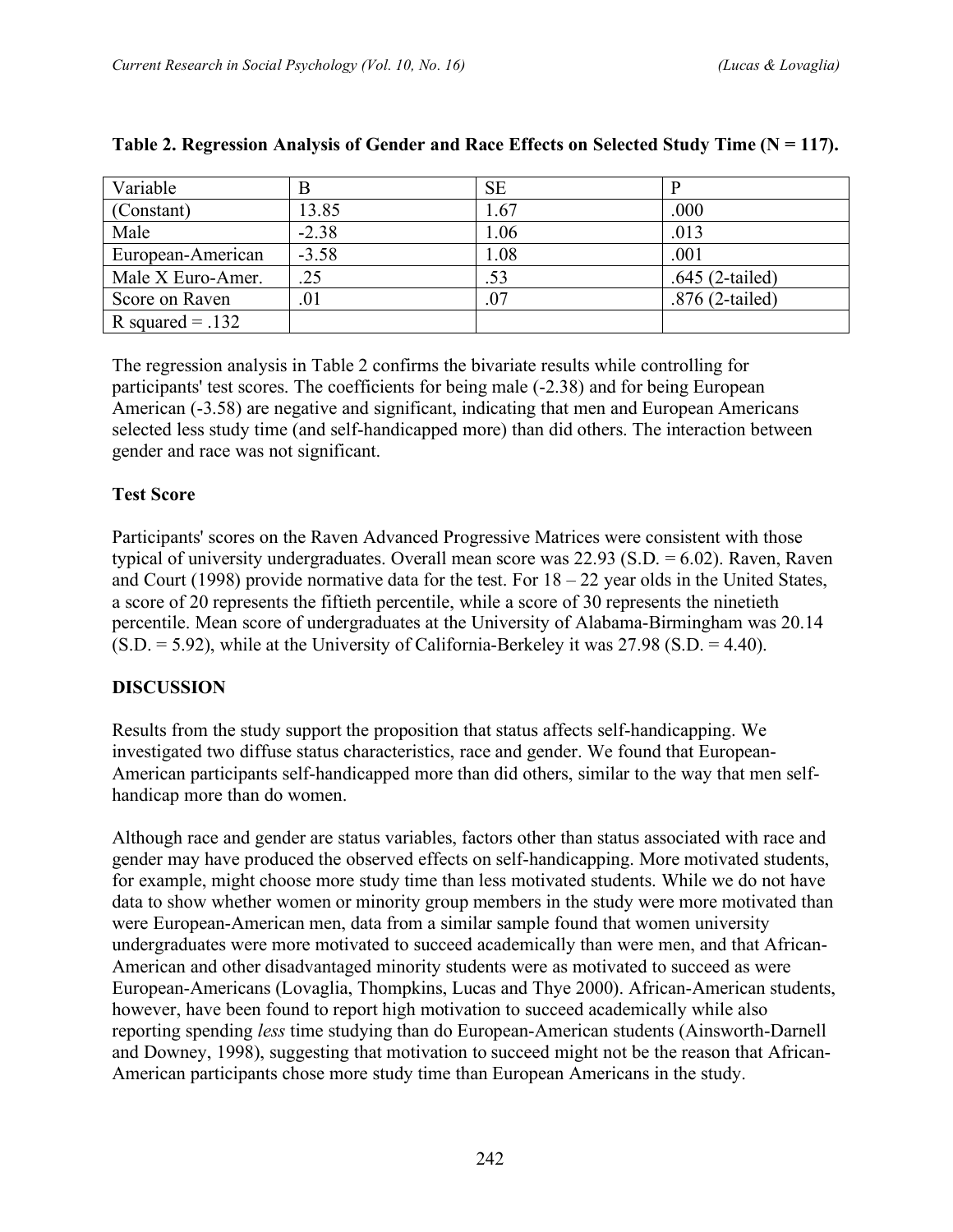## **CONCLUSION**

Our study supported the idea that self-handicapping behavior is related to the desire to protect a valued status position. Non-European Americans and women self-handicapped less than did European Americans and men. How is it that men learn to self-handicap when self-handicapping can impair the performances that would reinforce their high status? Self-handicapping has been shown to impair performance (Markus 1989, Urdan, Midgley, and Anderman 1998). Why not forgo self-handicapping and turn in the best possible performance, expecting that high esteem will follow?

The answer may be that self-handicapping is only effective when it is costly to the selfhandicapper. Surprisingly, other species handicap themselves. Zahavi and Zahavi (1997) find that handicaps are widely used in the animal kingdom to signal an individual's fitness. An effective signal, however, must be costly to the individual. Gazelles for example jump vertically several times when approached by a wolf. Jumping in place increases the gazelle's danger, wasting energy needed to escape and giving the wolf time to approach. Only the fastest gazelles can do it and survive. Jumping vertically signals the gazelle's ability to escape, discouraging the wolf from attempting an exhausting chase. A higher and more energetic jump is more convincing than a feeble one.

In social animals, fitness implies value to the group. Thus, high-status individuals esteemed as being especially worthy will be most likely to handicap themselves. Zahavi and Zahavi (1997) find, for example, that within flocks of babblers in Israel, individual birds compete for the right to act as sentry while the flock feeds. Sentry is a lonely and dangerous activity that interferes with the sentry's ability to feed. Yet only high-status babblers handicap themselves by acting as sentries, signaling their value to the group. Lower-ranked individuals then defer to a sentry in sleeping arrangements and other social activities.

The student who self-handicaps before an important test could be signaling (to himself as well as others) that any reduction in performance caused by the handicap will be overcome by his superior abilities or the high esteem in which he is already held. Men may self-handicap because they feel that they can afford to and because they have grown up watching high-status role models self-handicap. For example, Muhammad Ali became perhaps the highest prestige prizefighter of all time. He signaled ability early in his boxing career by approaching his opponent and then lowering his guard, dropping his hands to his sides, slouching and sticking out his chin. Ali's daring enthralled boys who watched him fight but his self-handicapping would not have increased his prestige had it gotten him knocked out.

We propose that men have been socialized to bid for high status using risky, self-handicapping behavior while women have not. This implies a possible interaction between status and socialization that could be detected in a full factorial study of gender, race, and assigned status effects on self-handicapping. If African-American men, like European-American men, have been socialized to bid for status by self-handicapping, then African-American men assigned to a highstatus position would self-handicap more than would African-American men assigned to a lowstatus position. In contrast, African-American women placed in a high-status position would not self-handicap more than would African-American women placed in a low-status position.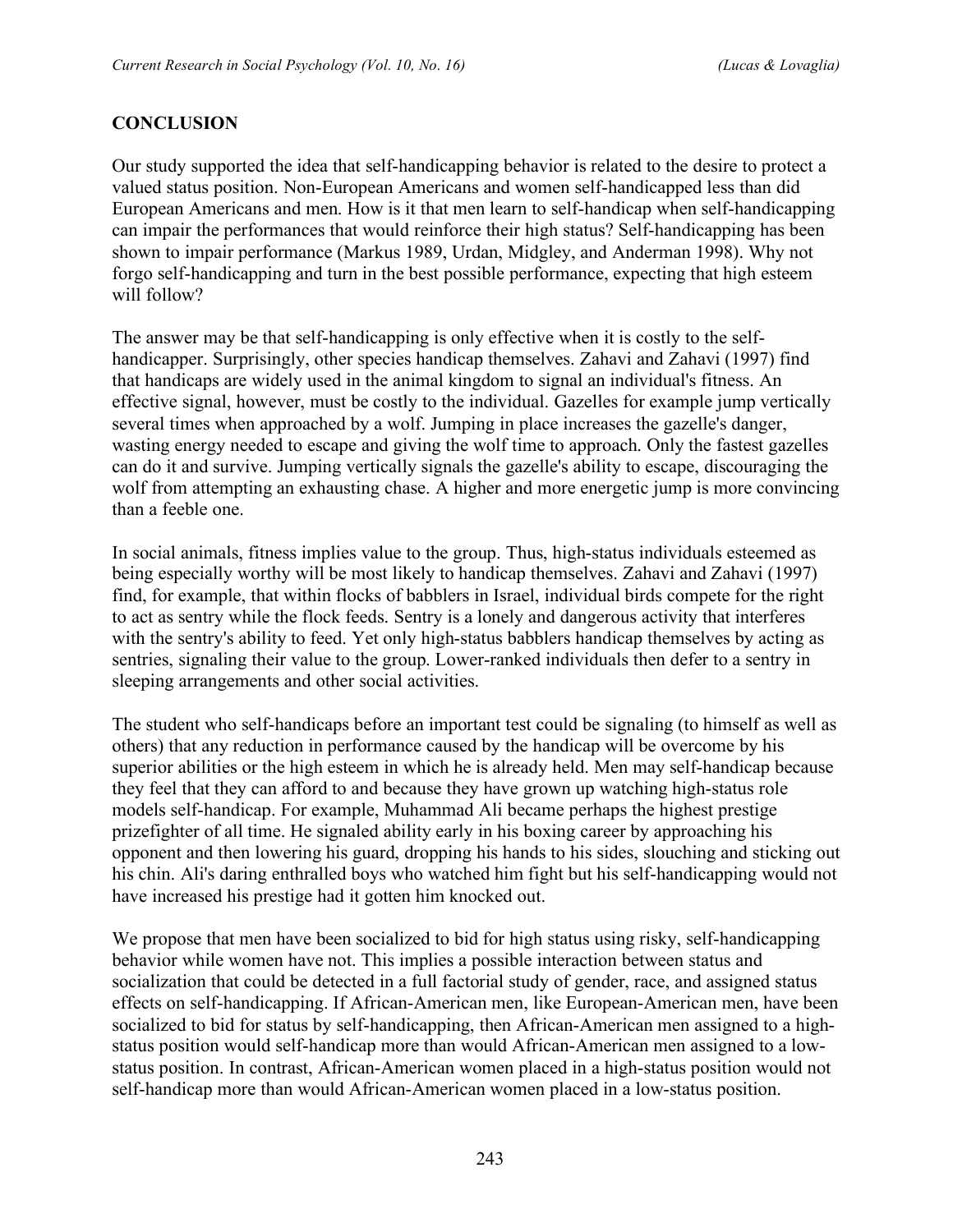Further research can test for interactions by assigning participants to status positions, and can additionally rule out potential alternative explanations for our results. Some propose that men self-handicap more than women because they are less motivated or more confident in their ability. This may be so. If it is, we should expect that in 25 years of research on selfhandicapping, researchers would have identified settings in which women were less motivated or more confident than men. However, men continue to be more likely to self-handicap than women regardless of characteristics of the task setting.

Future research on the relationship between status and self-handicapping can address motivation or confidence as alternative explanations in two ways. First, pre-test items can be used to measure the motivation and confidence of participants before they have the opportunity to selfhandicap. Second, future research might use measures of self-handicapping (such as performance-enhancing or performance-hampering dietary supplements) that are less likely than study time to correlate with motivation or confidence. It makes sense to assume that a nonmotivated person will select less study time, perhaps in the hopes of finishing faster. There is little apparent benefit, however, to selecting a performance-hampering herbal supplement unless the goal is to self-handicap.

Having found evidence for a connection between status and self-handicapping, we hope to use that insight in future research to explain one of the most robust and interesting gender effects in social psychological research.

## **REFERENCES**

Ainsworth-Darnell, James W. and Douglas B.Downey. 1998. "Assessing the Oppositional Culture Explanation for Racial/Ethnic Differences in School Performance." *American Sociological Review,* 63, 536-553.

Arkin, Robert M. and A. H. Baumgardner. 1985. "Self-Handicapping. Pp. 169-202 in *Attribution: Basic Issues and Applications* edited by J. H. Harvey and G. W. Weary. Orlando, FL: Academic Press.

Arndt, Jamie, Jeff Schimel, Jeff Greenberg and Tom Pyszczynski. 2002. "The Intrinsic Self and Defensiveness: Evidence That Activating the Intrinsic Self Reduces Self-Handicapping and Conformity." *Personality and Social Psychology Bulletin,* 28, 671-683.

Berger, Joseph and Thomas L. Connor. 1974. "Performance Expectations and Behavior in Small Groups: A Revised Formulation." Pp. 85-110 in *Expectation States Theory: A Theoretical Research Program* edited by Joseph Berger, Thomas L. Connor and M. Hamit Fisek. Cambridge, MA: Winthrop Publishers.

Berger, Joseph, M. Hamit Fisek, and Robert Z. Norman. 1989. "The Evolution of Status Expectations: A Theoretical Extension." Pp. 100-130 in *Sociological Theories in Progress: New Formulations*, edited by Joseph Berger, Morris Zelditch, Jr., and Bo Anderson. Newbury Park, CA: Sage.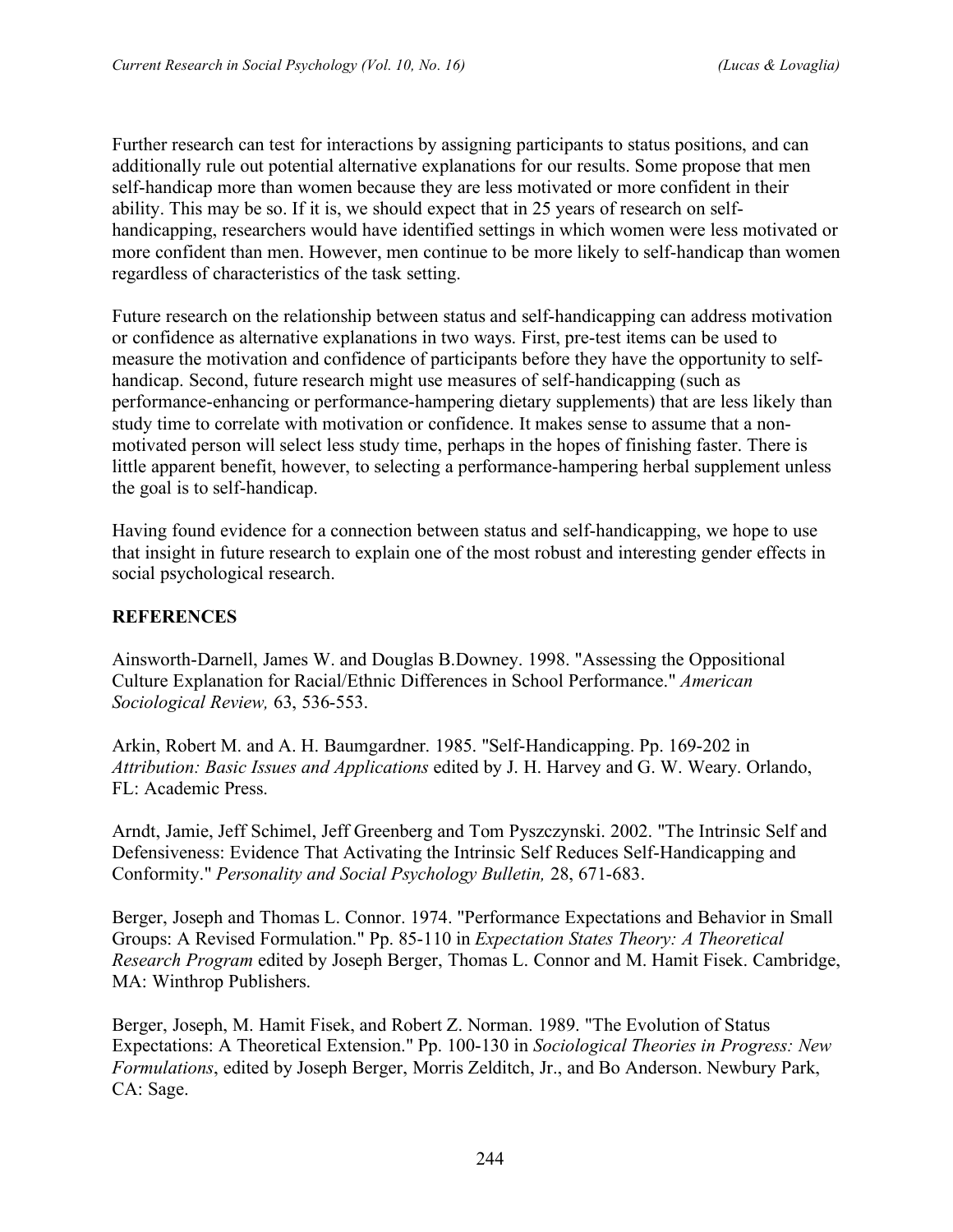Berger, Joseph, M. Hamit Fisek, Robert Z. Norman, and Morris Zelditch, Jr. 1977. *Status Characteristics and Social Interaction: An Expectation States Approach*. New York: Elsevier.

Berger, Joseph, Robert Z. Norman, James Balkwell, and Roy F. Smith. 1992. "Status Inconsistency in Task Situations: A Test of Four Status Processing Principles." *American Sociological Review,* 57, 843-855.

Berger, Joseph, Susan J. Rosenholtz, and Morris Zelditch, Jr. 1980. "Status Organizing Processes." *Annual Review of Sociology*, 6, 477-508.

Berglas, Steven, and Edward E. Jones. 1978. "Drug Choice as Self-Handicapping Strategy in Response to Success." *Journal of Personality and Social Psychology*, 36, 405-417.

Carli, Linda L. 1991. "Gender, Status, and Influence." Pp. 89-114 in *Advances in Group Processes*, Vol. 8, edited by Edward J. Lawler, Barry Markovsky, Cecilia Ridgeway, and Henry Walker. Greenwich, CT: JAI Press.

Cohen, Jacob, Patricia Cohen, Stephen G. West and Leona S. Aiken. 2003. *Applied Multiple Regression/Correlation Analysis for the Behavioral Sciences*, Third edition. Mahwah, NJ: Lawrence Erlbaum.

Degree, C. E. and C. R. Snyder. 1985. "Adler's Psychology (of use) Today: Personal History of Traumatic Life Events as a Self-Handicapping Strategy. *Journal of Personality and Social Psychology,* 48, 1512-1519.

Deppe, Roberta K., and Judith M. Harackiewicz. 1996. "Self-Handicapping and Intrinsic Motivation from the Threat of Failure." *Journal of Personality and Social Psychology*, 70(4), 868-876.

Eagly, Alice H., Mona G. Makhijani, and Bruce G. Klonsky. 1992. "Gender and the Evaluation of Leaders: A Meta-Analysis." *Psychological Bulletin*, 111, 3-22.

Eronen, Sanna, Jari-Erik Nurmi, and Katariina Salmela-Aro. 1998. "Optimistic, Defensive-Pessimistic, Impulsive, and Self-Handicapping Strategies in the University Environments." *Learning and Instruction*, 8(2), 159-177.

Fennell, Mary L., Patricia R. Barchas, Elizabeth G. Cohen, Anne M. McMahon, and Polly Hilderbrand. 1978. "An Alternative Perspective on Sex Differences in Organizational Settings: The Process of Legitimation." *Sex Roles*, 4, 589-604.

Ferrari, Joseph R., and Dianne M. Tice. 2000. "Procrastination as a Self-Handicap for Men and Women: A Task-Avoidance Strategy in a Laboratory Setting." *Journal of Research in Personality*, 34(1), 73-83.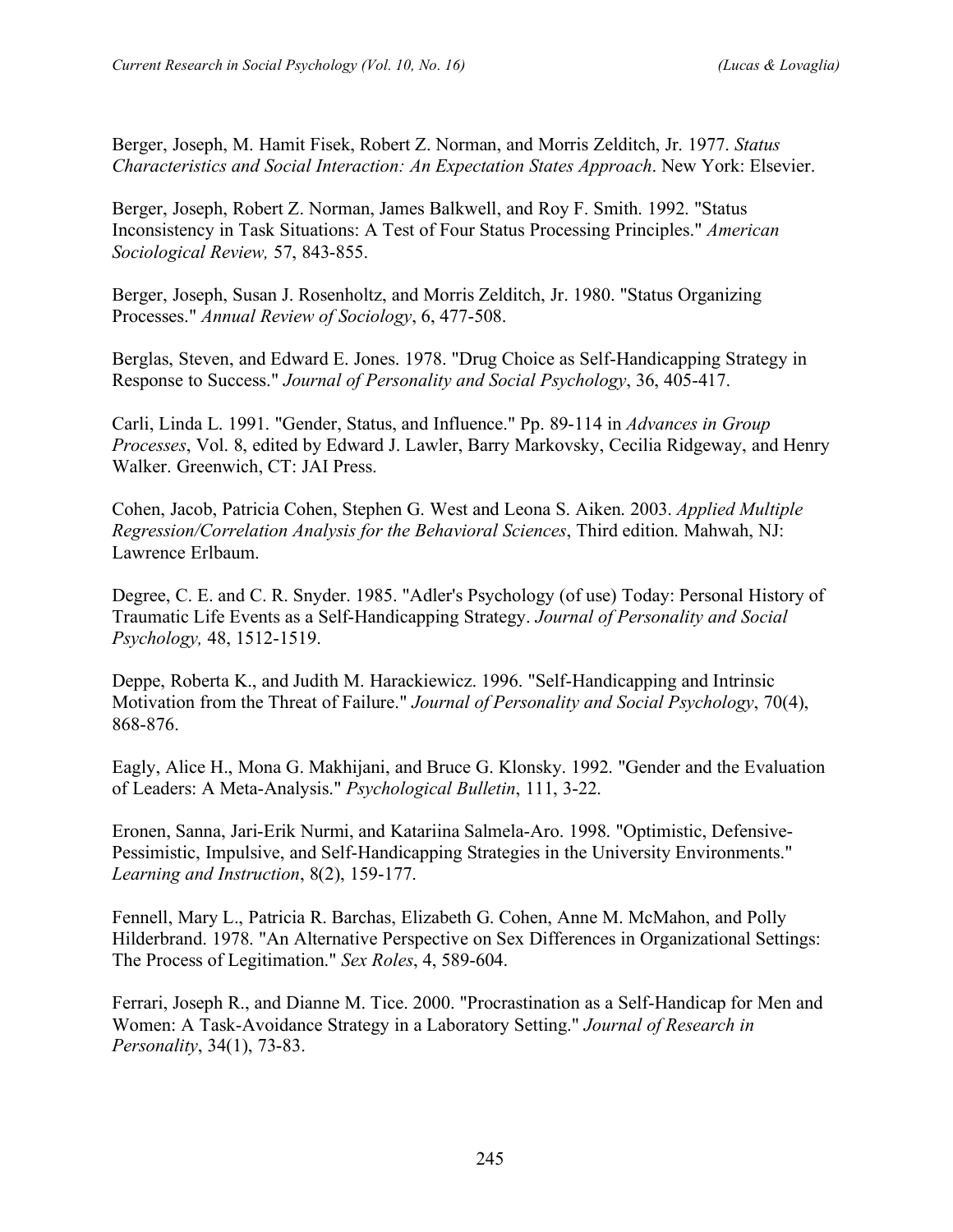Harris, Robert N., and C.R. Snyder. 1986. "The Role of Uncertain Self-Esteem in Self-Handicapping." *Journal of Personality and Social Psychology*, 51(2), 451-458.

Harris, Robert N., C. R. Snyder, Raymond L. Higgins and Jennifer L. Schrag. 1986. "Enhancing the Prediction of Self-Handicapping." *Journal of Personality and Social Psychology* 51, 1191- 1199.

Higgins, Raymond L. and Robert N. Harris. 1988. "Strategic 'Alcohol' use: Drinking to Self-Handicap." *Journal of Social and Clinical Psychology,* 6, 191-202.

Hirt, Edward R., Sean M. McCrea and Charles E. Kimble. 2000. "Public Self-Focus and Sex Differences in Behavioral Self-Handicapping: Does Increasing Self-Threat Still Make it "Just a Man's Game?" *Personality and Social Psychology Bulletin,* 26, 1131-1141.

Hirt, Edward R., Sean M. McCrea and Hillary I. Boris. 2003. " 'I Know you Self-Handicapped Last Exam': Gender Differences in Reactions to Self-Handicapping." *Journal of Personality and Social Psychology,* 84, 177-193.

Jemmott, John B. III and Elida Gonzalez. 1989. "Social Status, the Status Distribution, and Performance in Small Groups." *Journal of Applied Social Psychology,* 19, 584-598.

Jensen, Arthur R. 1992. "Spearman's hypothesis: Methodology and evidence." *Multivariate Behavioral Research,* 27, 225-233.

Kolditz, Thomas A., and Robert M. Arkin. 1982. "An Impression Management Interpretation of the Self-Handicapping Strategy." *Journal of Personality and Social Psychology*, 43(3), 492-502.

Lovaglia, Michael J., Jeffery W. Lucas, Jeffrey A. Houser, Shane R. Thye and Barry Markovsky. 1998. "Status Processes and Mental Ability Test Scores." *American Journal of Sociology,* 104,195-228.

Lovaglia, Michael J., Douglas Thompkins, Jeffrey W. Lucas, and Shane R. Thye. 200. "The Shadow of the Future: How Negative Expectations Cloud Test Performance." Presented at the Henry B and Jocelyn Wallace National Research Symposium on Talent Development.

Lucas, Jeffrey W. 1999. "Behavioral and Emotional Outcomes of Leadership in Task Groups." *Social Forces*, 78(2), 747-778.

Lucas, Jeffrey W. 2003. "Status, Legitimacy, and the Institutionalization of Women as Leaders." *American Sociological Review* 68(3), 464-480.

Lucas, Jeffrey W. and Michael J. Lovaglia. 1998. "Leadership Status, Gender, Group Size, and Emotion in Face-to-Face Groups. *Sociological Perspectives,* 41, 617-637.

Markus, Anton. 1989. "Performance and Self-Reflexive Indicators in Problem-Solving." *Studia Psychologica*, 31(3), 237-239.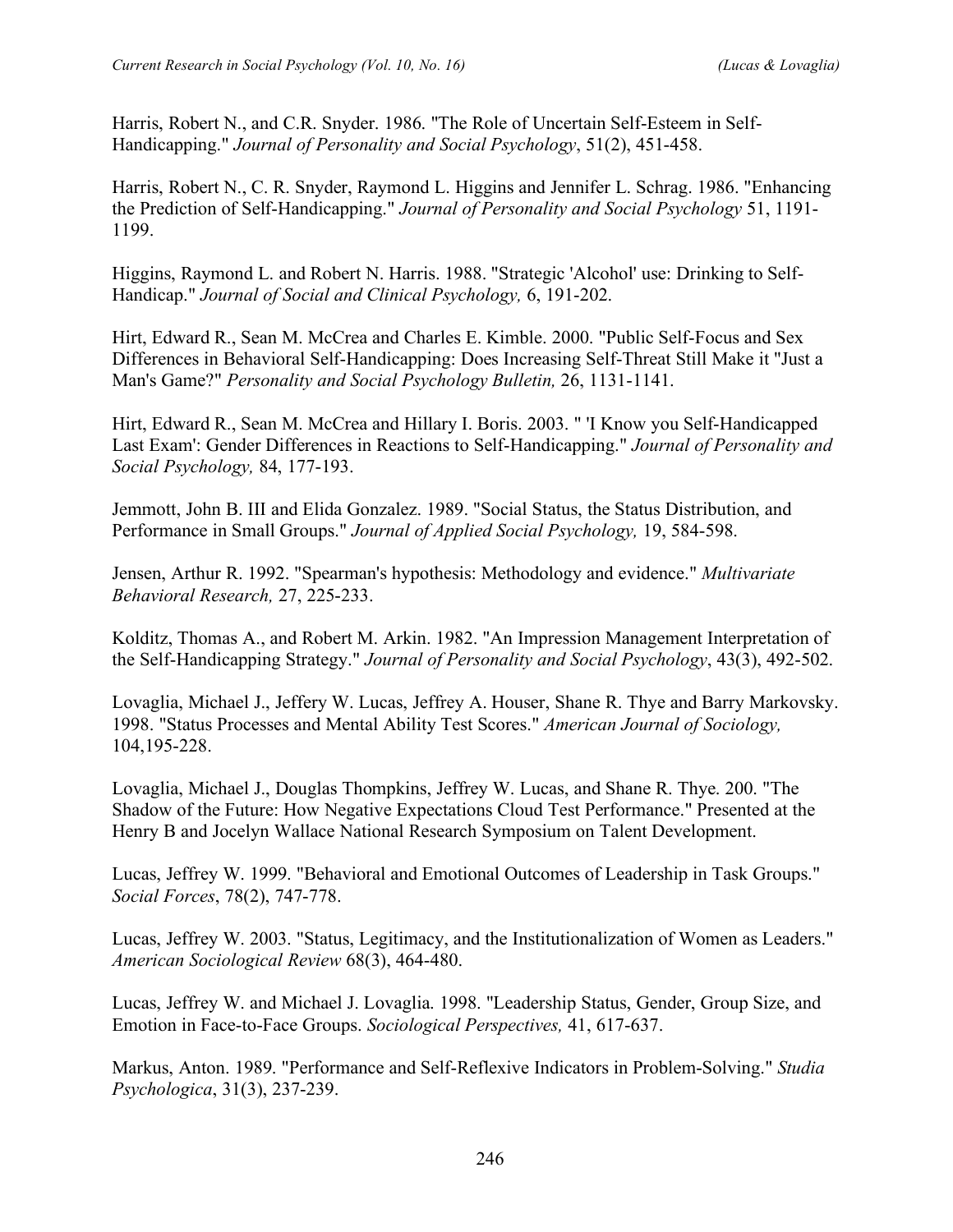McCrea, Sean M. and Edward R. Hirt. 2001. "The Role of Ability Judgments in Self-Handicapping." *Personality and Social Psychology Bulletin,* 27, 1378-1389.

Midgley, Carol, and Timothy C. Urdan. 1995. "Predictors of Middle-School Students' Use of Self-Handicapping Strategies." *Journal of Early Adolescence*, 15(4), 389-411.

Pedhazur, Elazar J. 1982. *Multiple Regression in Behavioral Research: Explanation and Prediction*. New York: Holt, Rinehart and Winston.

Podolny, Joel M. 1993. "A Status-Based Model of Market Competition." *American Journal of Sociology,* 98, 829-872.

Pugh, Meredith D., and Ralph Wahrman. 1983. "Neutralizing Sexism in Mixed-Sex Groups: Do Women Have to be Better than Men?" *American Journal of Sociology*, 88, 746-762.

Raven, J. C., J.H. Court and J. Raven. 1992. "Standard Progressive Matrices." *Raven Manual: Section 3*. Oxford, England: Oxford Psychologists Press.

Rhodewalt, Frederick. 1990. "Self-Handicappers: Individual Differences in the Preference for Anticipatory, Self-Protective Acts." Pp. 69-106 in *Self-Handicapping: The Paradox that Isn't* edited by Raymond L. Higgins, C. R. Snyder and Steven Berglas. New York: Plenum.

Rhodewalt, Frederick and J. Davison. 1986. "Self-Handicapping and Subsequent Performance: Role of Outcome Valence and Attributional Certainty." *Basic and Applied Social Psychology,* 7, 307-323.

Rhodewalt, Frederick, and Kristian S. Hill. 1995. "Self-Handicapping in the Classroom: The Effects of Claimed Self-Handicaps on Responses to Academic Failure." *Basic and Applied Social Psychology*, 16(4), 397-416.

Ridgeway, Cecilia L., and David Diekema. 1989. "Dominance and Collective Hierarchy Formation in Male and Female Task Groups." *American Sociological Review*, 54, 79-93.

Shepperd, James A., and Robert M. Arkin. 1989. "Self-Handicapping: The Moderating Roles of Public Self-Consciousness and Task Importance." *Personality and Social Psychology Bulletin*, Vol. 15(2), 252-265.

Smith, T. W., C. R. Snyder and S. C. Perkins (1983). "The Self-Serving Function of Hypochondriacal Complaints: Physical Symptoms as Self-Handicapping Strategies. *Journal of Personality and Social Psychology,* 44, 787-797.

Snyder, C. R., T. W. Smith, R. W. Augelli and R. E. Ingram. 1985. "On the Self-Serving Function of Social Anxiety." *Journal of Personality and Social Psychology,* 48, 970-980.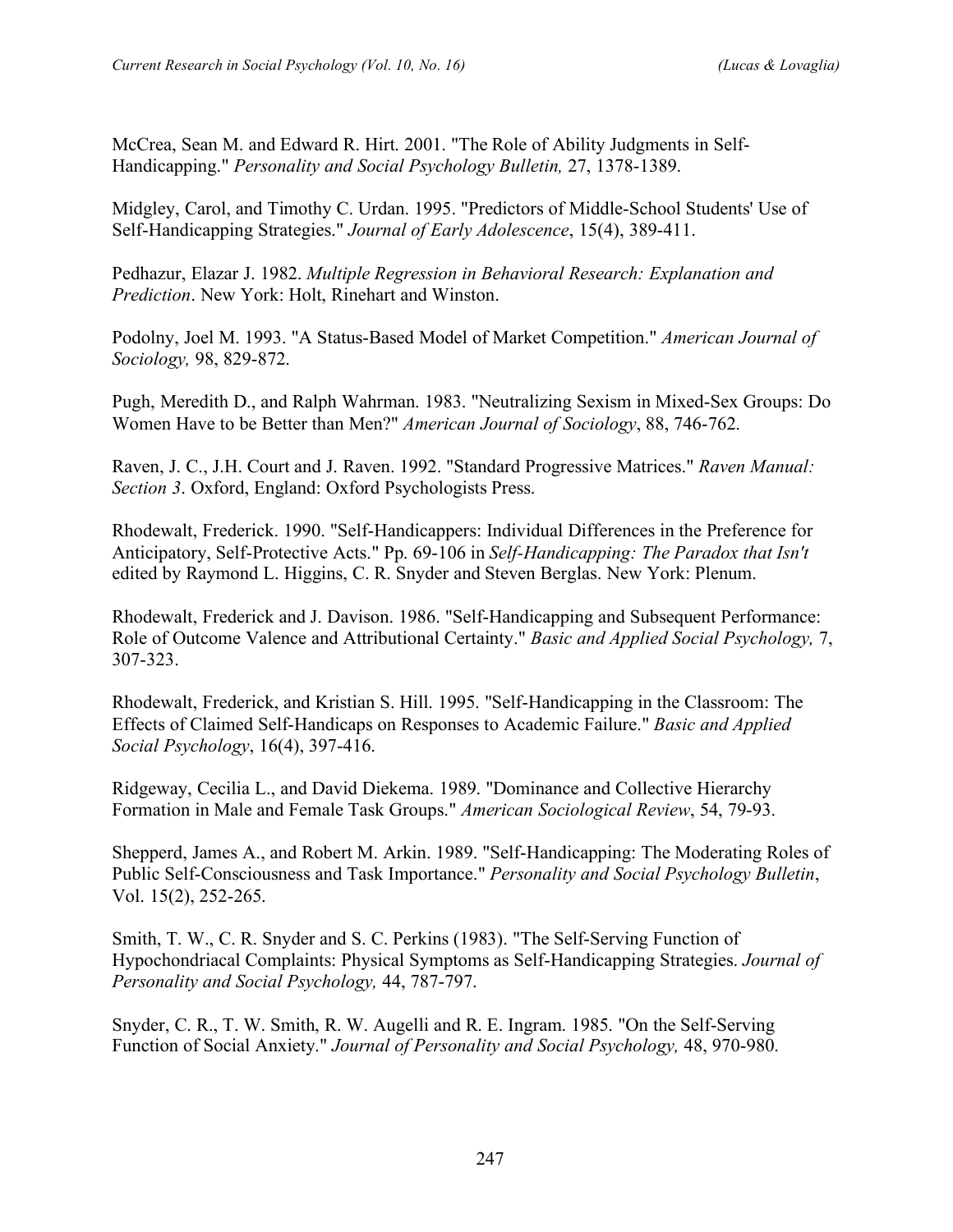Steele, Claude M. 1997. "A Threat in the Air: How Stereotypes Shape Intellectual Identity and Performance. *American Psychologist,* 52, 613-629.

Steele, Claude M. and Joshua Aronson. 1995. "Stereotype Threat and the Intellectual Test Performance of African-Americans." *Journal of Personality and Social Psychology,* 69, 797- 811.

Stone, Jeff. 2002. "Battling Doubt by Avoiding Practice: The Effects of Stereotype Threat on Self-Handicapping in White Athletes." *Personality and Social Psychology Bulletin,* 28, 1667- 1678.

Thye, Shane R. 2000. "A Status Value Theory of Power in Exchange Relations." *American Sociological Review,* 65, 407-432.

Tucker, Jalie A. Rudy E. Vuchinich and Mark B. Sobell. 1981. "Alcohol Consumption as a Self-Handicapping Strategy." *Journal of Abnormal Psychology,* 90, 220-230.

Urdan, Timothy C., Carol Midgley, and Eric M. Anderman. 1998. "The Role of Classroom Goal Structure in Students' Use of Self-Handicapping Strategies." *American Educational Research Journal*, 35(1), 101-122.

Webster, Murray, Jr. and James E. Driskell, Jr. 1978. "Status Generalization: A Review and Some New Data." *American Sociological Review,* 43, 220-236.

Zahavi, Amotz and Avishag Zahavi. 1997. *The Handicap Principle: A Missing Piece of Darwin's Puzzle*. New York: Oxford University Press.

Zuckerman, Miron, Suzanne C. Kieffer, and C. Raymond Knee. 1998. "Consequences of Self-Handicapping: Effects on Coping, Academic Performance, and Adjustment." *Journal of Personality and Social Psychology*, 74(6), 1619-1628.

## **APPENDIX A: MEAN LEVELS OF STUDY TIME (STANDARD DEVIATIONS, N) BY GENDER AND RACE/ETHNICITY**

|                   | Men                 | Women            |
|-------------------|---------------------|------------------|
| European-American | 8.38(4.19, 24)      | 10.28(4.53, 65)  |
| African-American  | 10.00(5.77, 4)      | 14.53(5.08, 15)  |
| Asian-American    | 12.50(3.54, 2)      | ---              |
| Hispanic-American | $15.50$ $(.707, 2)$ | $20.00$ (---, 1) |
| Other             | 10.00(5.00, 3)      | 5.00<br>.        |